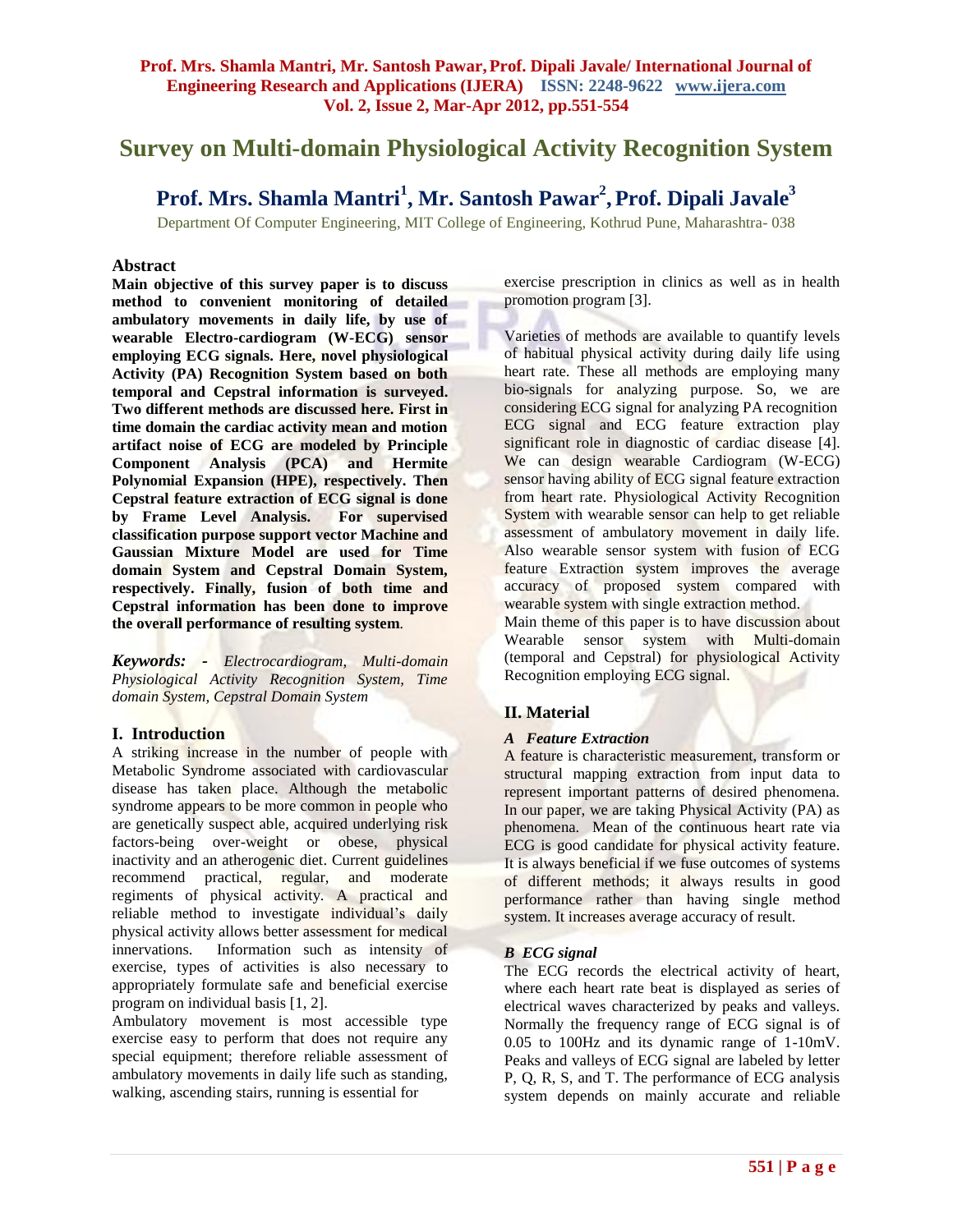## **Prof. Mrs. Shamla Mantri, Mr. Santosh Pawar,Prof. Dipali Javale/ International Journal of Engineering Research and Applications (IJERA) ISSN: 2248-9622 www.ijera.com Vol. 2, Issue 2, Mar-Apr 2012, pp.551-554**

detection of the QRS complex as well as P wave. The P wave represents the activation of the chamber of the heart, the atria, while the QRS complex and T wave, represents the excitation of ventricles of the lower chamber of the heart. The detection of the QRS complex is most important task in automatic ECG signal. Once QRS complex has been identified more detailed examination of ECG signal including heart rate, ST segment detection can be performed easily. Following figure 1 shows basic components of an ECG signal.



**Fig. 1 Components of ECG signal**

 $P-Wave \rightarrow Depolarization$  of artria in response to SA node triggering

 $PR$  –Interval  $\rightarrow$ Delay of AV node to allow filling of ventricles

 $QRS-$  Complex $\rightarrow$ Depolarization of ventricles, triggers main pumping contractions

 $ST-Segment \rightarrow Beginning$  of ventricle repolarization, should be flat

T-Wave  $\rightarrow$  Ventricular repolarization

#### **III. System Overview**

In this paper, multi-domain (Time and Cepstral) physiological Activity recognition system employing ECG signal is proposed. In time domain, first ECG signal has to be preprocessed. Then Hermite Polynomial Expansion (HPE) has to be used for capturing the ECG shape characteristics [5]. For classification, support vector Machine is to be adopted [6]. Hermite Polynomial Expansions are classical orthogonal polynomial sequence which have been success fully used to describe ECG signal and thus can be employed to model the morphological differences for each heart beat.

However noise and motion artifacts can affect the ECG signal. So Principal Component Analysis (PCA) based classification approach helps to detect and reduce motion artifacts in single lead wearable ECG signal induced by body movement [5]. So ECG signal contain additional discriminative information

about PA with heart rate details. Here we are going to combine instant heart rate variability (Mean/ Variance) and heart-beat shape variability with HPE and PCA co-efficient to generate set of ECG temporal feature. Support Vector Machine is used to model this temporal feature from ECG signal for supervised classification purpose.

We are employing Generalized Linear Discriminative Sequence (GLDS) kernel. GLDS has good classification performance and low computational complexity. GLDS kernel metric is simply an inner product between averaged feature vector and model vector, which is computationally efficient with small size. This concept can be used for designing mobile device application.

Recently it is shown that Cepstral features of stethoscope collected heart sound can be used for proposing biometric system [7]. So, we can use concept of Cepstral domain ECG feature to design PA recognition system. We can employ Cepstral features extracted from single ECG signal combined with GMM.

One advantage of this my system is that it avoid preprocessing stage. If we consider time domain system, the unit for modeling is each normalized heartbeat, thus peak detection heartbeat segmentation and normalization are required as pre-processing step due to its inherent variability. If the preprocessing step is not accurate or robust, this front end error can accumulate to influence the feature and modeling step; moreover, the computational cost of this preprocessing is also high. So ECG Cepstral feature calculation doesn't require heartbeat segmentation and normalization. We can Gaussian Mixture Model to model Cepstral domain ECG feature for PA recognition system.



**Fig. 2 System Overview**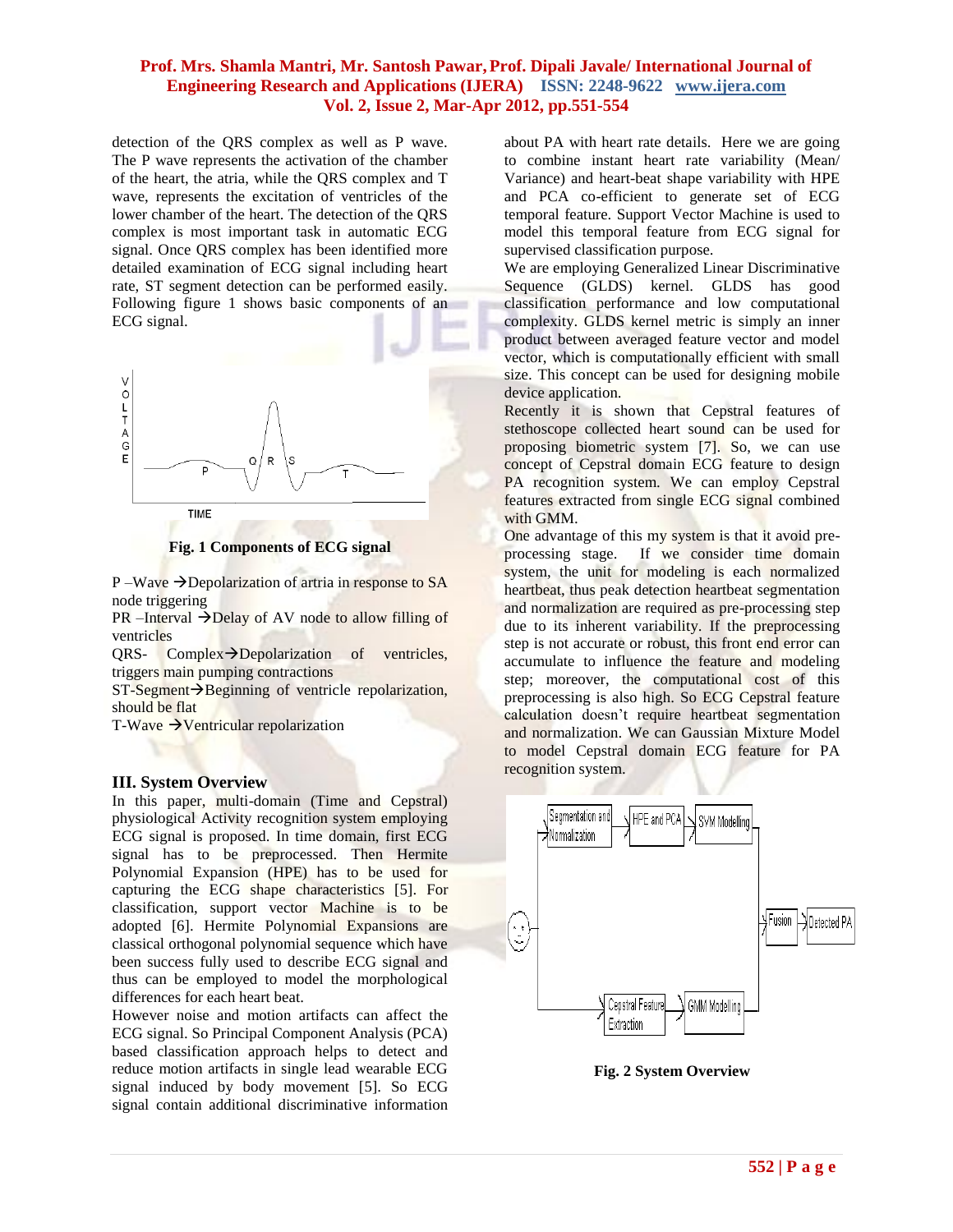## **Prof. Mrs. Shamla Mantri, Mr. Santosh Pawar,Prof. Dipali Javale/ International Journal of Engineering Research and Applications (IJERA) ISSN: 2248-9622 www.ijera.com Vol. 2, Issue 2, Mar-Apr 2012, pp.551-554**

At the end, outcomes of temporal and Cepstral domain system can be fussed to increase average accuracy of PA recognition system [8]. The figure 2 shows overview of proposed system.

### **IV. SVM based Time domain System**

#### *A. Feature Extraction*

The four features sets are comprised of features that describe the discriminative activity information for the ECG signals. 1) The mean and variance of the instantaneous heart-rate 2) The principal component analysis (PCA) error vector, for body movement activity recognition, 3) The Hermite polynomial expansion (HPE) coefficients, and 4) The standard deviation of multiple normalized beats. These features result from more complexes processing of the ECG signal. These techniques model the underlying signals, and the resultant model parameters are the features.

#### *B. Preprocessing of the ECG Signal*

If there are M Hypothesized activities, for the *j*<sup>th</sup> heartbeat observation under the  $i^{\text{th}}$  activity, the continuous-time recorded ECG signal,  $r_{ij}(t)$  is modeled as [5]

$$
r_{ij}(t) = \theta_i(t) + \chi_{ij}(t) + \eta_{ij}(t)
$$

where  $\theta_i(t)$  is the cardiac activity mean (CAM) which is the normal heart signal,  $\chi_{ij}(t)$  is an additive motion artifact noise (MAN) due to *i*<sup>th</sup> class of activities, and  $\eta_{ij}(t)$  is the sensor noise present in the ECG signal.

Fig. 3 shows the mean and standard deviation of the normalized ECG signal for different activities.



**Fig. 3 Mean and standard deviation of normalized ECG Signal.**

#### *C. Principal component analysis*

Principal component analysis (PCA) [5] is used for

feature extraction from the MAN component. PCA method does not use the heart rate or other intra-beat statistical information, and focuses only on the normalized heartbeats only.

#### *D. Hermite Polynomial Expansion*

A Hermite polynomial expansion (HPE) is used to model the CAM component  $\theta_i$  of the sampled ECG signal [5], and the resulting coefficients serve as another feature set for classification. Rather than subtracting the activity mean to model the motion artifact noise, we average the normalized ECG signal to estimate the cardiac activity mean.

$$
E = \left\| \hat{\theta}[n] - \sum_{l=0}^{L-1} c_l \psi_l(n, \delta) \right\|_2^2 = \left\| \hat{\boldsymbol{\theta}} - \mathbf{B} \mathbf{c} \right\|_2^2
$$

$$
\mathbf{c} = (\mathbf{B}^T \mathbf{B})^{-1} \mathbf{B}^T \hat{\boldsymbol{\theta}}.
$$

The HPE coefficients **c** is employed as ECG temporal features.

## *E. Standard Deviation of Multiple Normalized Beats*

The sum of standard deviations for all the normalized bins (D bins) in the window is also employed as a feature. The sum of standard deviations for all the normalized bins (D bins) in the window is also employed as a feature. By using multiple measurements, this temporal ECG feature vector covers both conventionally used heart rate information and novel morphological shape information.

#### *F. SVM classification for Temporal Feature*

By using kernel function, an SVM can be generalized to nonlinear classifiers by mapping the input features into high dimensional feature space [6].

## **V. GMM based Cepstral Domain System**

#### *A. Cepstral Feature Extraction*

ECG signals have quasi-periodic characteristics resulting from the convolution between an excitation (heart rate or moving pace) and a corresponding system response (ECG waveform shapes) [7]. To filter out the effects of the different paths from the source signals to the sensors, using Cepstral features to model the frequency information of the native signal allows us to separate inherent convolutive effects by simple linear filtering.

The sensor signal has some frequencies at which motion artifacts or sensor noise dominate. Discrete cosine transform (DCT) of the M filter log-energy outputs is calculated to generate the Cepstral features